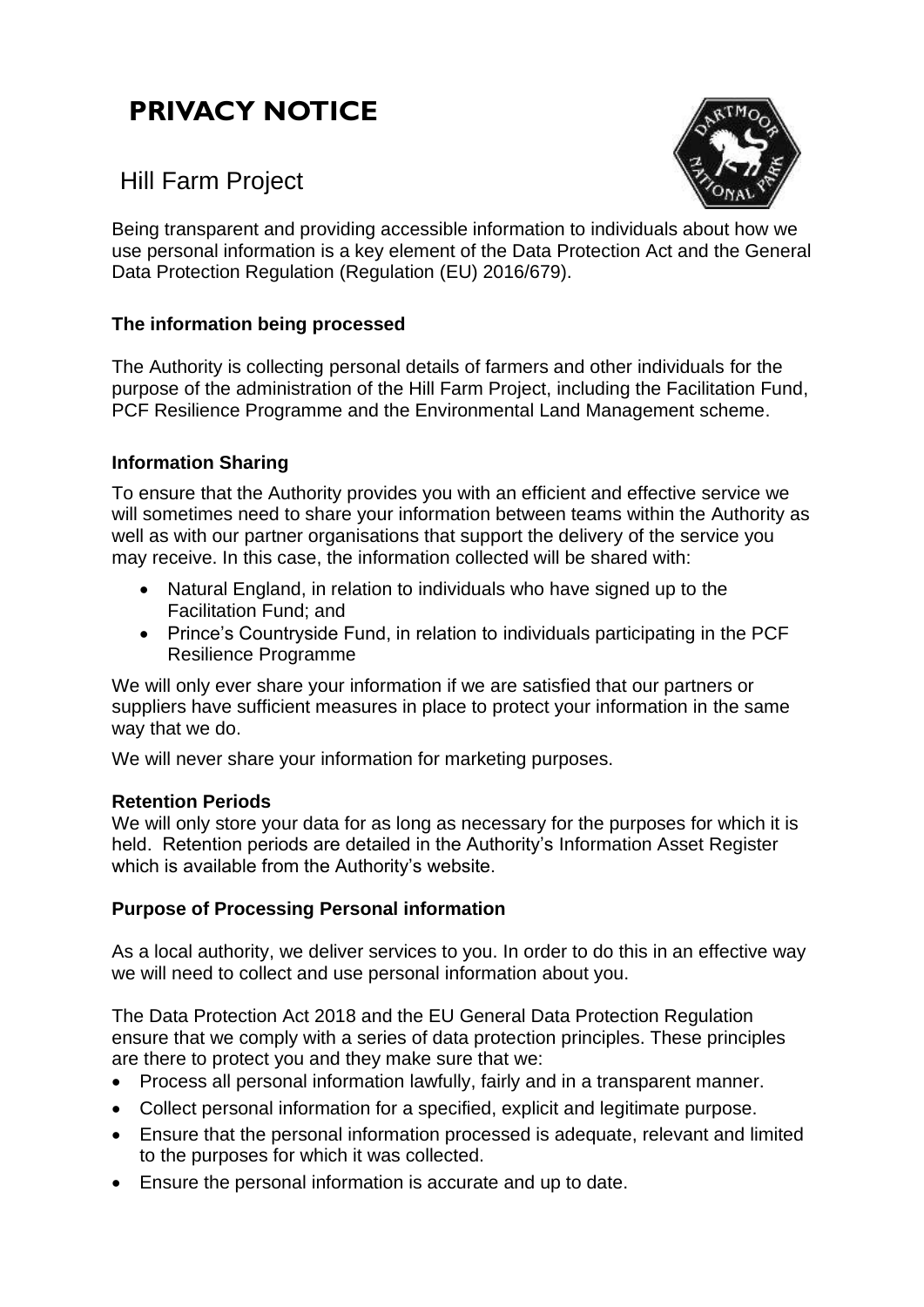- Keep your personal information for no longer than is necessary for the purpose(s) for which it was collected.
- Keep your personal information securely using appropriate technical or organisational measures.

#### **Your Rights**

You have certain rights under the Data Protection Act 2018 and the EU General Data Protection Regulations (GDPR), these are:

- The right to be informed via Privacy Notices such as this.
- The right of access to any personal information the Authority holds about yourself.
- The right of rectification, we must correct inaccurate or incomplete data within one month.
- The right to erasure. You have the right to have your personal data erased and to prevent processing unless we have a legal obligation to process your personal information.
- The right to restrict processing. You have the right to suppress processing. We can retain just enough information about you to ensure that the restriction is respected in future.
- The right to data portability. We can provide you with your personal data in a structured, commonly used, machine readable form when asked.
- The right to object. You can object to your personal data being used for profiling, direct marketing or research purposes.
- You have rights in relation to automated decision making and profiling, to reduce the risk that a potentially damaging decision is taken without human intervention.

# **Consent**

During your contact with the Authority you will be informed of how you, or your children's, information will be used and shared with other services or organisations.

We will usually seek your consent prior to processing or sharing your information, If you object you must inform the Authority, however, if there is a legal reason, as outlined under the Data Protection Act 2018, we may not require your consent, for example:

- To protect a child, a vulnerable adult, or member of the public
- Where the disclosure is necessary for the purposes of the prevention and/or detection of crime.
- Tax or duty assessment
- Required by court or law

Where we need to disclose sensitive or confidential information such as medical details to other partners, we will do so only with your prior explicit consent or where we are legally required to. We may disclose information when necessary to prevent risk of harm to an individual.

# **Details of transfers to third country and safeguards**

Your personal and sensitive data will only be stored and processed on servers based within the European Economic Area (EEA).